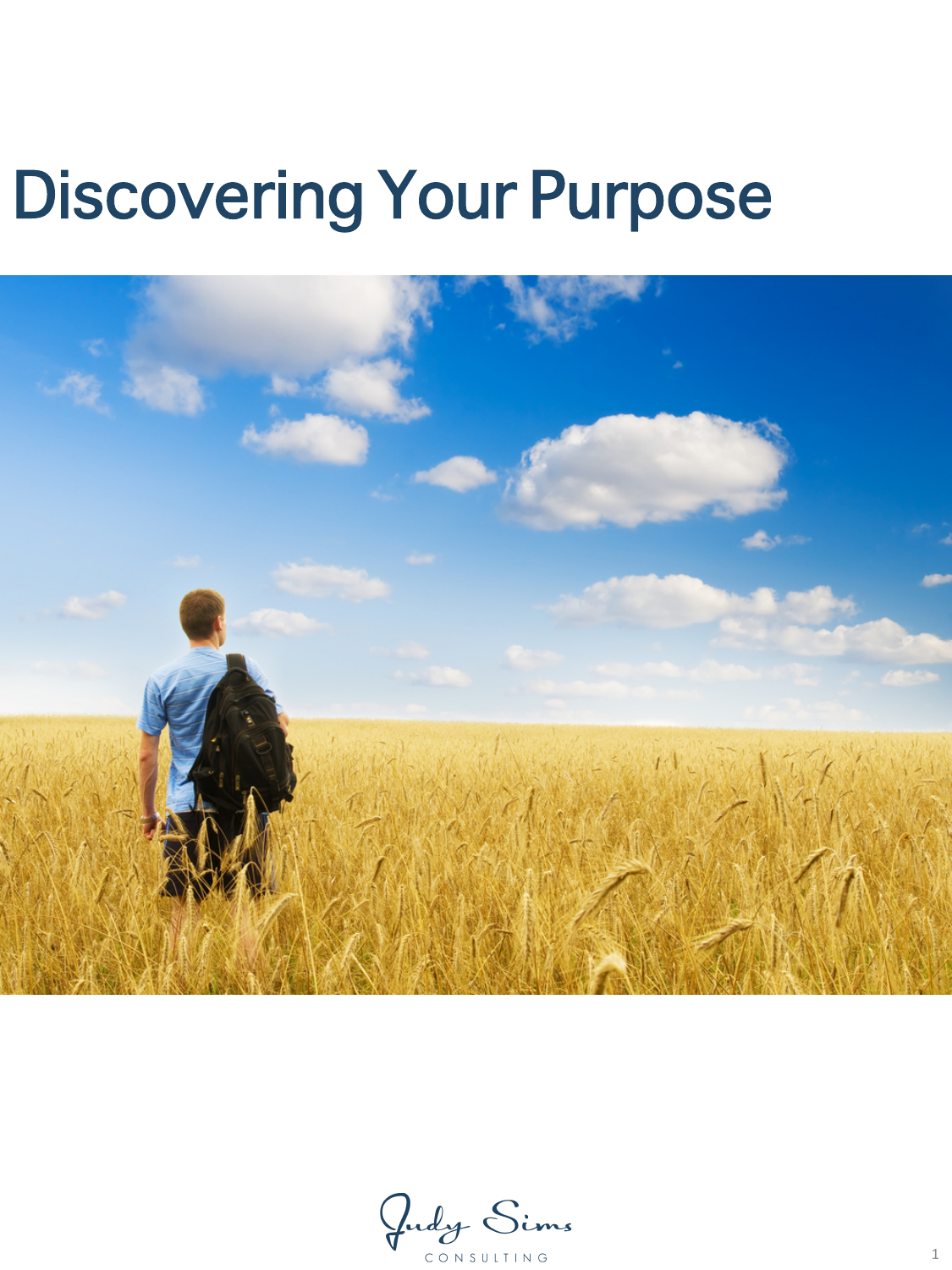#### It could take a few weeks for you to land on your purpose. And that's absolutely fine!

Your purpose is your underlying reason for being that gives your life meaning.

It does not need to be lofty. It's not about anyone but you. It's the thing that gives meaning to your life, not what someone else thinks you should do with your life.

It's important to remember that nothing is written in stone. Your purpose may change as you grow and mature and have new experiences.

So be kind to yourself during this process. No perfectionism allowed!

fudy Sims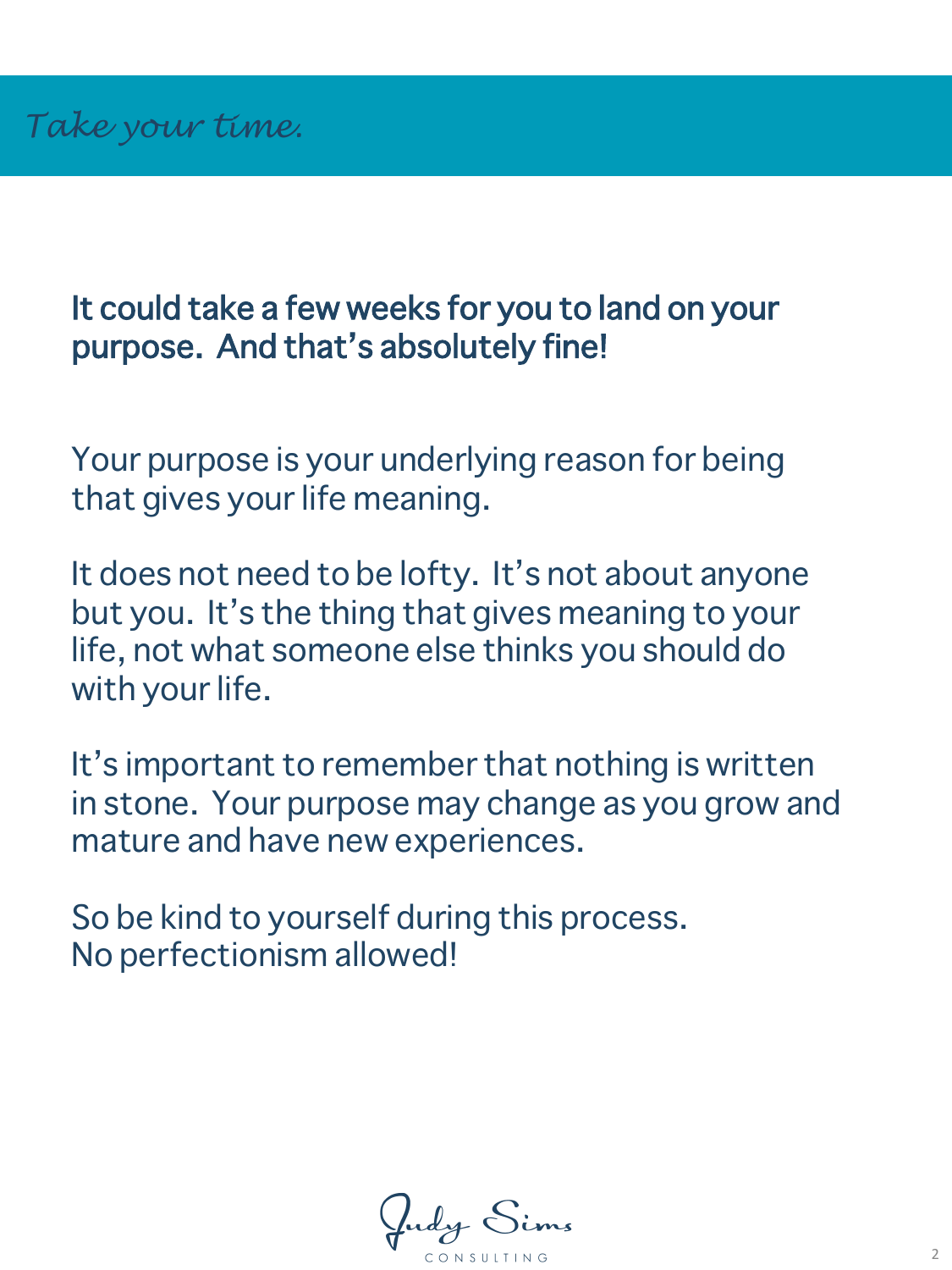*Examples of Purpose Statements*

To be happy and make others happy. - the Dalai Lama

To be a teacher. - Oprah Winfrey.

To have fun and learn from my mistakes. - Richard Branson

To live a creative life and to help others do so too. - me

Other examples :

To live in balance and harmony with nature.

To lead change and work towards a gender equal world.

To be a catalyst for growth and innovation.

To be loved and loving.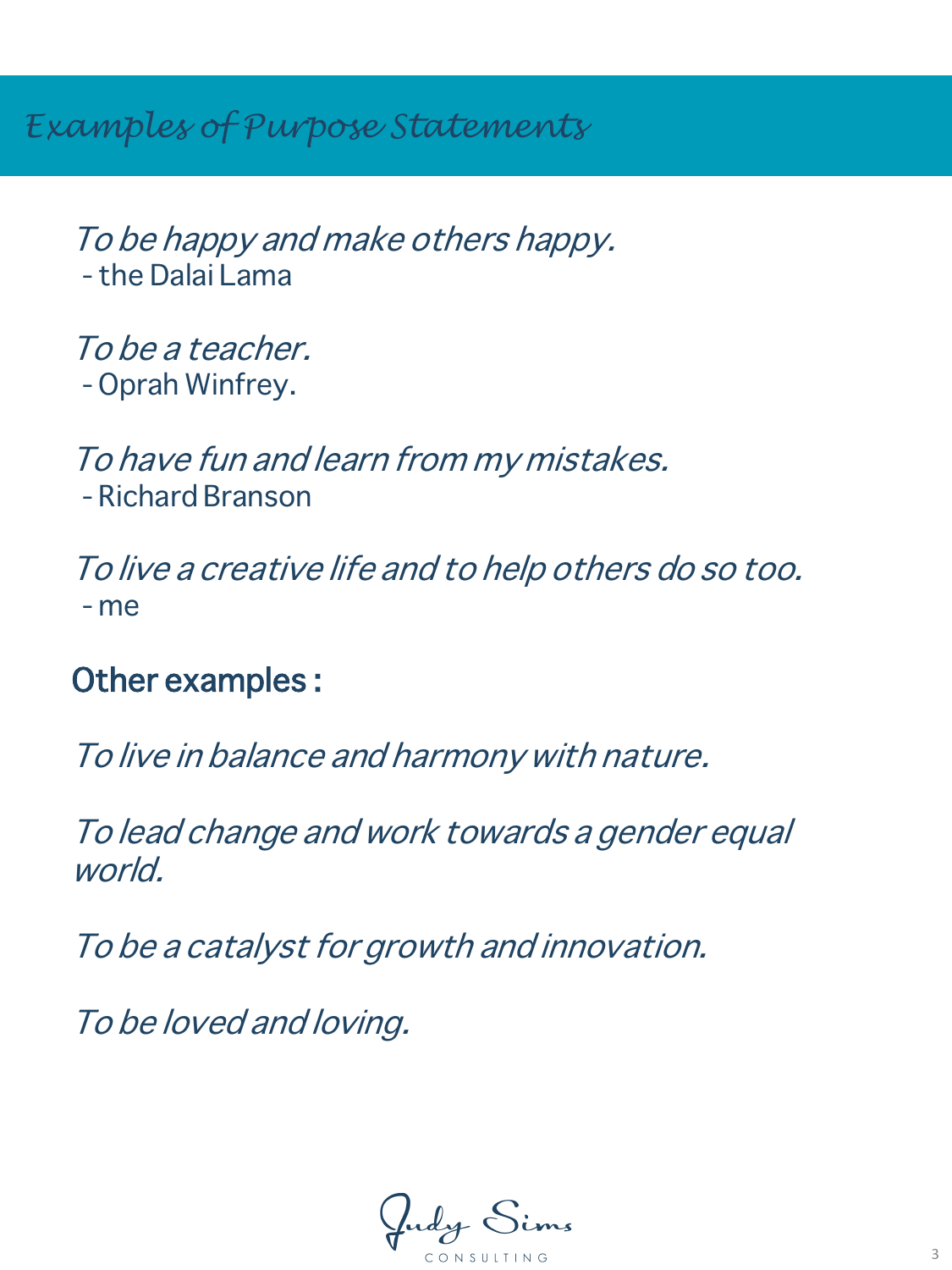#### List the times in your life when you knew you were on purpose.

The times when you felt aligned with yourself and with your place in the world.

You might have been experiencing a sense of flow or been so absorbed in the moment, you lost track of time.

Use your gut instincts. You may not be able to articulate exactly what it was that made you feel that you were on purpose and that's okay.

Write your examples quickly, without overthinking them.

They may be from childhood, your career, your personal life, when you were traveling, etc.

You can choose examples from the entire span of your life, but if possible, give particular focus to the last 5 to 10 years.

Judy Sims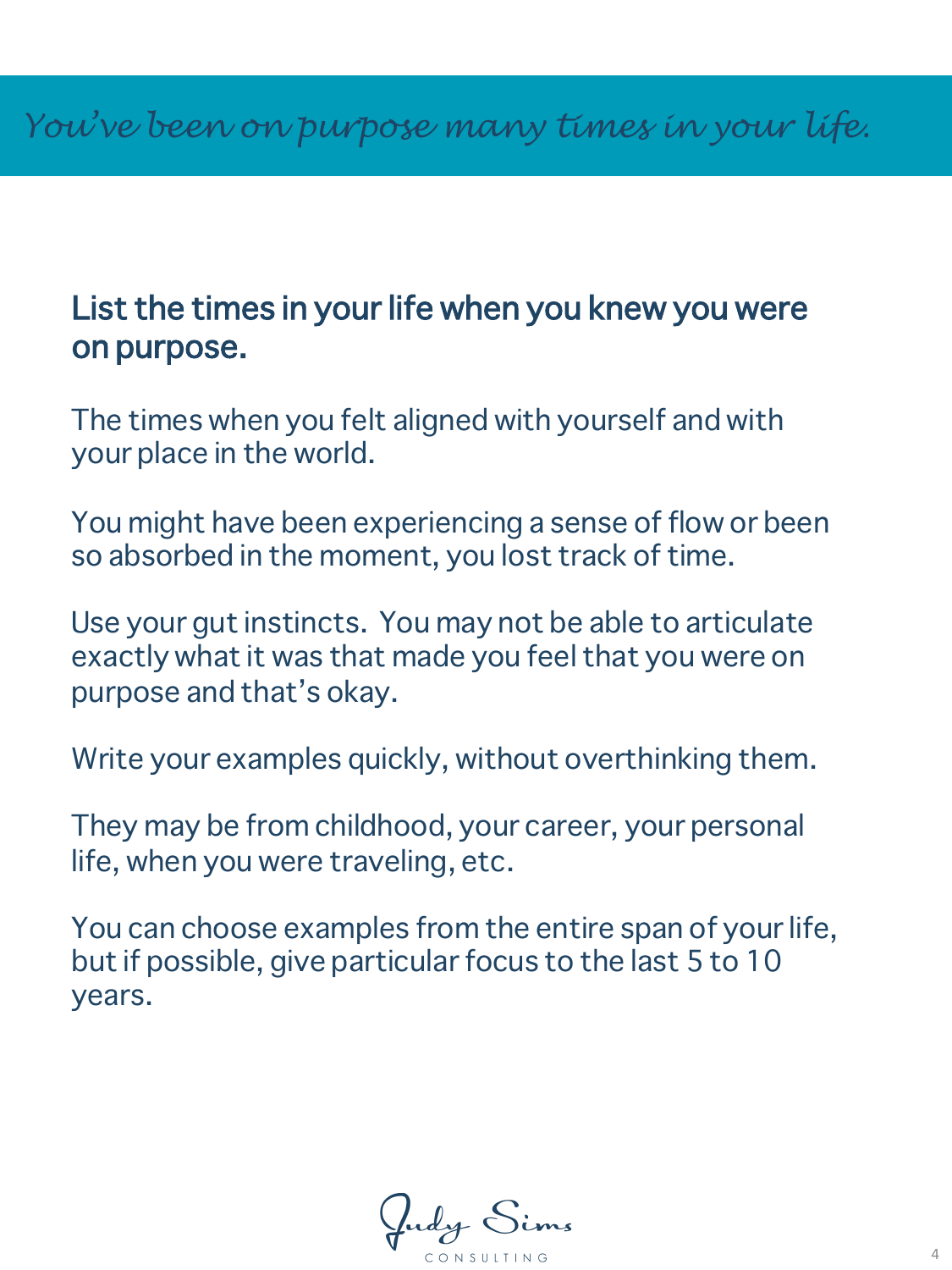#### For each of your moments of being on purpose, write a few sentences about the experience.

What did you do?

How did it feel?

Were you alone or with other people?

What about the experience was of value to you?

What were the key ingredients that led to you feeling that you were on purpose?

Indy Sims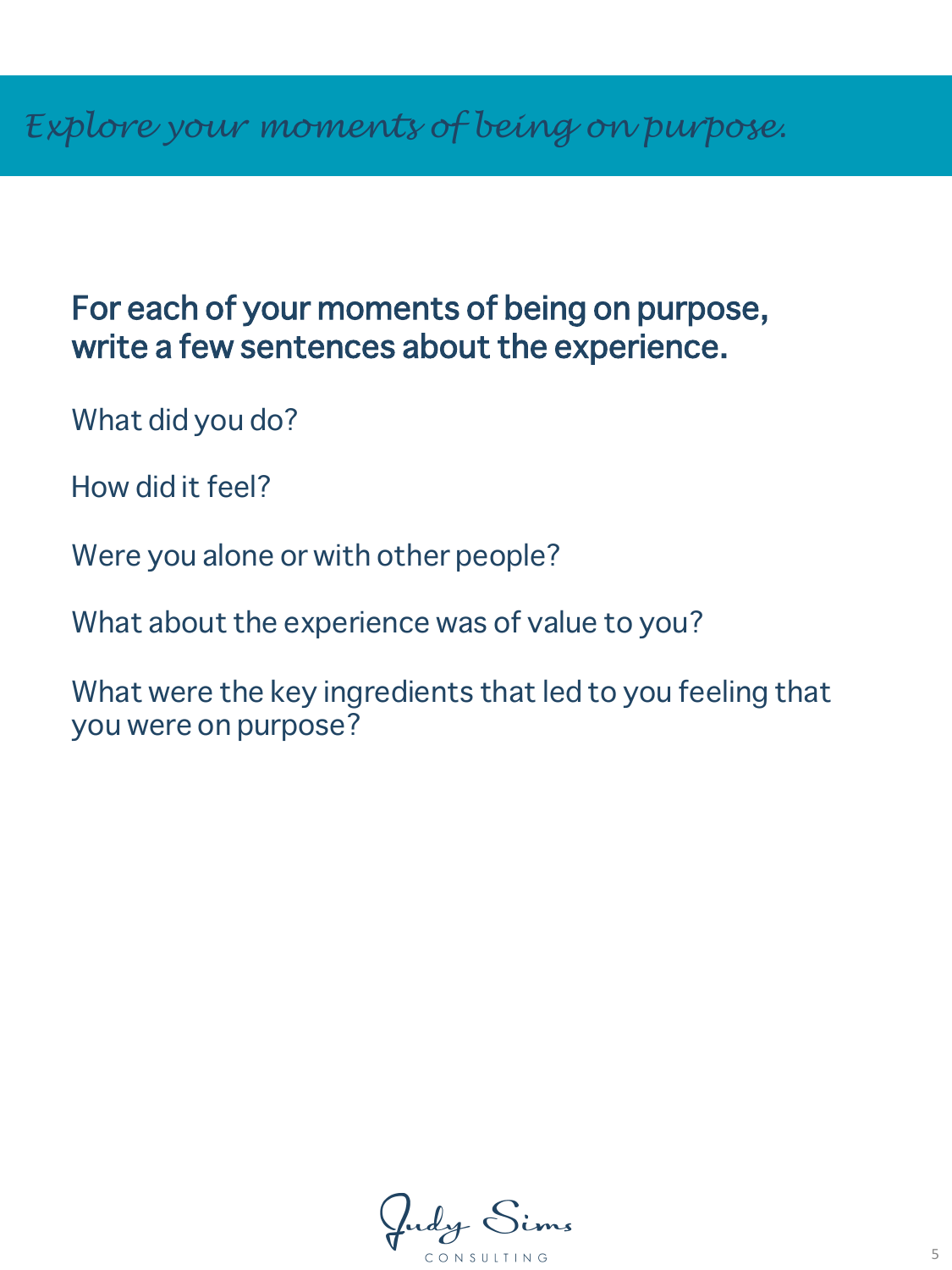#### Looking at your notes, do any commonalities or themes arise?

Write them down. There may be just one or two.

Judy Sims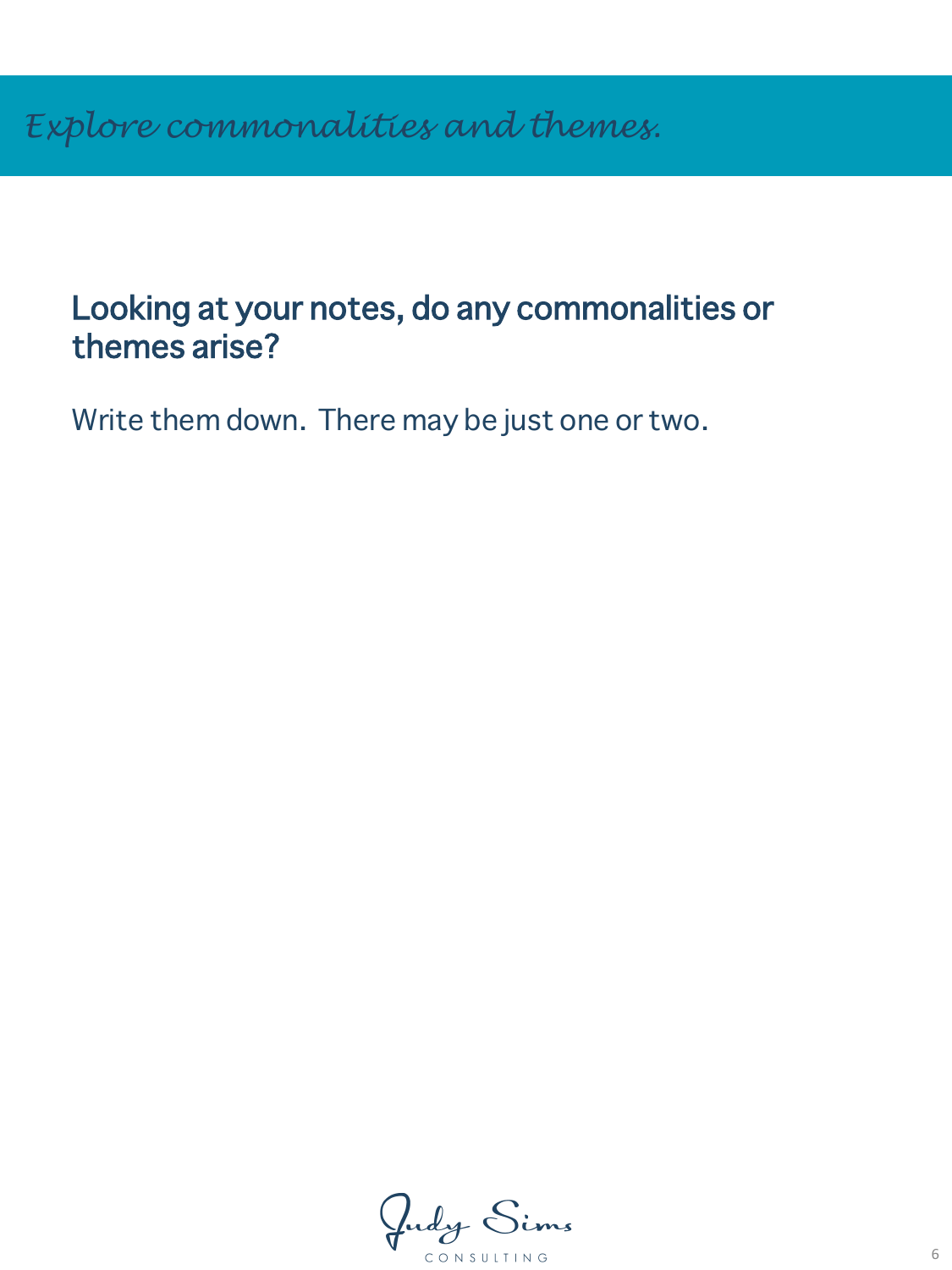### Give it a try. Just one or two sentences.

Remember:

No perfectionism allowed!

Your statement is about you and no one else.

It can be small or lofty. That's up to you because it's about you.

Judy Sims